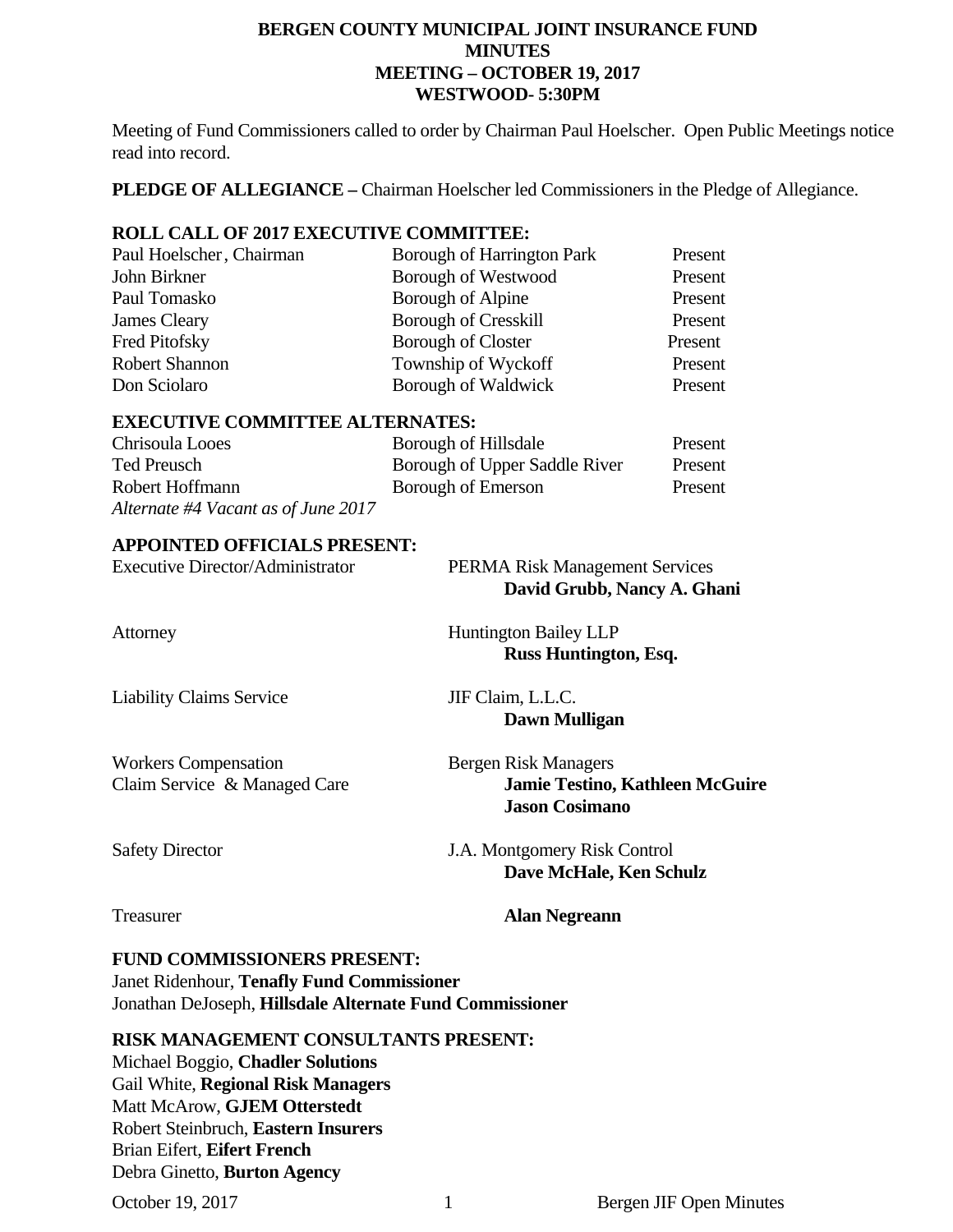Ray Celentano Rich Keating, **Trinity Brokerage**  Ezio Altamura, **GJEM Otterstedt**  Dominick Cinelli, **Brown & Brown** Gerard Quinn, **Conklin and Kraft Agency**  Dave Vozza, **The Vozza Agency** Art Caughlan, **Nelson-Patterson Agency**  Frank Covelli, **P.I.A.**  Stephen Puntasecca, **The Heidt Agency** Dan Larsen, **Johl & Company**

**MINUTES:** Open and Closed Minutes of September 21, 2017.

### **MOTION TO APPROVE OPEN AND CLOSED MINUTES OF SEPTEMBER 21, 2017:**

Roll Call Vote: Unanimous

**Moved:** Chairman Birkner Second: Commissioner Pitofsky

#### **CORRESPONDENCE:**

NONE

#### **RESOLUTION - EXECUTIVE SESSION FOR CERTAIN SPECIFIED PURPOSES PERSONNEL - SAFETY AND PROPERTY OF PUBLIC- LITIGATION**

**All Persons must vacate the room for this portion of the meeting unless they Fall into one of the following categories: Fund Commissioner Executive Committee Member Risk Manager Fund Professional All persons present must have a signed confidentiality on file. Blank Confidentiality statements are available from the Secretary.** 

### **MOTION TO RE-OPEN:**

**Moved:** Chairman Tomasko Second: Commissioner Cleary Vote: Unanimous

# **MOTION TO ACCEPT AND APPROVE THE PARS AS PRESENTED IN EXECUTIVE SESSION:**

| Motion:                | <b>Commissioner Pitofsky</b> |
|------------------------|------------------------------|
| Second:                | <b>Commissioner Cleary</b>   |
| <b>Roll Call Vote:</b> | 10 Ayes - $0$ Nays           |

# **COMMITTEE REPORTS:**

**SAFETY & AWARD COMMITTEE: ROBERT SHANNON, CHAIR:** The committee met before the JIF meeting; enclosed in the agenda were the minutes from the September 21, 2017 meeting for information. Copies of the Lost Time Accident Frequency Rate as of August Month end for 2017, 2016 and 2015 were distributed for information. Executive Director said the current fund year is trending very well at 1.73 as compared to the same period for the past two years.

Executive Director announced that David McHale, Safety Director, would be leaving J.A. Montgomery to pursue an opportunity in the private sector. Mr. McHale said it was a difficult decision to make and said it has been his honor to work with the Bergen JIF; Chairman Hoelscher thanked Mr. McHale for his service on behalf of the Board.

# **EXECUTIVE DIRECTOR:**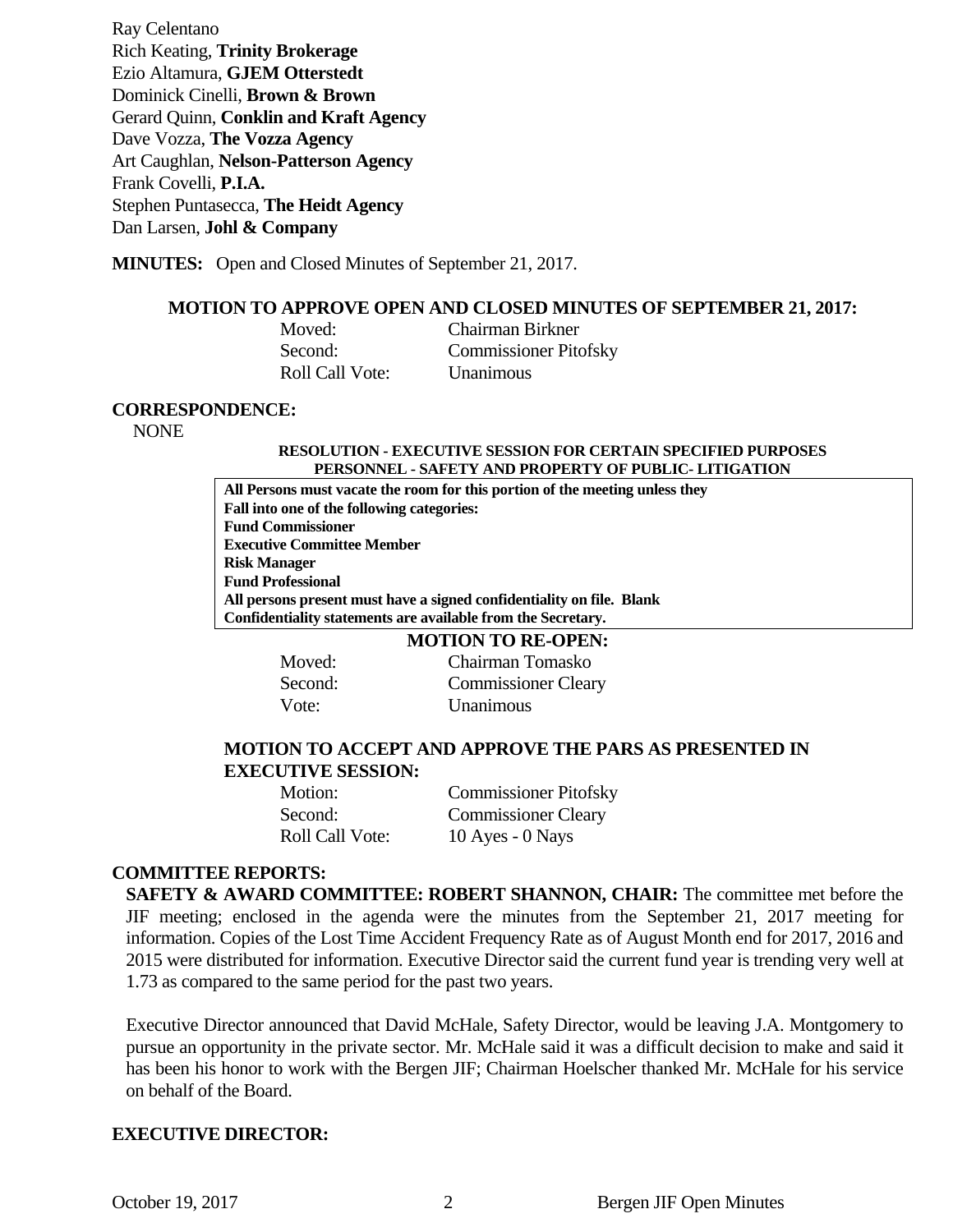**DUE DILIGENCE REPORTS:** Monthly reports submitted to the Executive Committee including monthly Financial Fast Track, Loss Ratio, Lost Time Accident Frequency, Investment Summary and Rate Comparison, Expected Loss Ratio by Town Report and the Claim Activity Report.

**MANAGEMENT COMMITTEE:** The Management Committee met on October 16<sup>th</sup> to review the proposed 2018 budget, dividend options and finalize the review of Claims Administration positions as part of the 2018-2020 Request for Qualifications (RFQ). Copies of the 2018 proposed budget and dividend were distributed.

Executive Director said the proposed 2018 budget reflects adjustments made to exposures and would change slightly for adoption based on final adjustments to exposure data. Executive Director reviewed the Claims, Premiums, Expenses and POL/EPL Premiums. Budget reflected a total of 16,558,116 or a 1.65% increase over last year.

Executive Director said line 46 Land Use Liability was added to the budget based on working negotiations with QBE, the fund's POL/EPL carrier. MEL Underwriting Manager has successfully worked with QBE, the Fund's EPL/POL carrier, to arrange for QBE to offer members the opportunity to purchase optional excess limits for land use claims. Executive Director said for 2018 the optional limits will be offered on an individual member basis and subject to underwriting. In conjunction, a Land Use Training session specifically geared for planning board members, but also open to others, will be made available in early 2018.

# **MOTION TO INTRODUCE THE 2018 BUDGET AND SCHEDULE A PUBLIC HEARING ON MONDAY NOVEMBER 20, 2017 AT 5:30 PM IN THE WESTWOOD MUNICIPAL BUILDING:**

| Motion:         | <b>Commissioner Tomasko</b>  |
|-----------------|------------------------------|
| Second:         | <b>Commissioner Hoffmann</b> |
| Roll Call Vote: | $10$ Ayes - $0$ Nays         |

**2017 DIVIDEND:** In addition to the budget, the Management Committee also reviewed available dividend options and will be recommending a dividend for release to supplement the EJIF dividend of \$131,824 appearing as a credit in the budget. Enclosed in the agenda was a spreadsheet outlining the amount of surplus available for release, as well as, Resolution 25-17 to authorize the release of dividend.

Executive Director said the Management Committee reviewed available dividend options and is recommending a dividend of \$623,119 to be released out of Closed Years. Executive Director said the recommendation is that the dividend be adjusted against additional assessments due from members who pierced their maximum claims funding level for Fund Year 2013, which was closed and transferred to the RCF as of 6/30/17.

Executive Director said the Board adopted this process last year for the close of Fund Year 2012 and noted that additional assessments would be charged back over a period of three years and applied against the dividend to be issued.

Copies of the divided were distributed which reflected dividends by member showing the adjustments for Fund Year 2012 ( $2<sup>nd</sup>$  of  $3<sup>rd</sup>$  year) and Fund Year 2013 ( $1<sup>st</sup>$  of  $3<sup>rd</sup>$  year).

# **MOTION TO ADOPT RESOLUTION 25-17 AUTHORIZING THE RELEASE OF A DIVIDEND IN THE AMOUNT OF \$623,119 FROM THE CLOSED YEARS ACCOUNT, SUBJECT TO STATE APPROVAL:**

| Motion: | <b>Commissioner Sciolaro</b> |  |
|---------|------------------------------|--|
| Second: | <b>Commissioner Hoffmann</b> |  |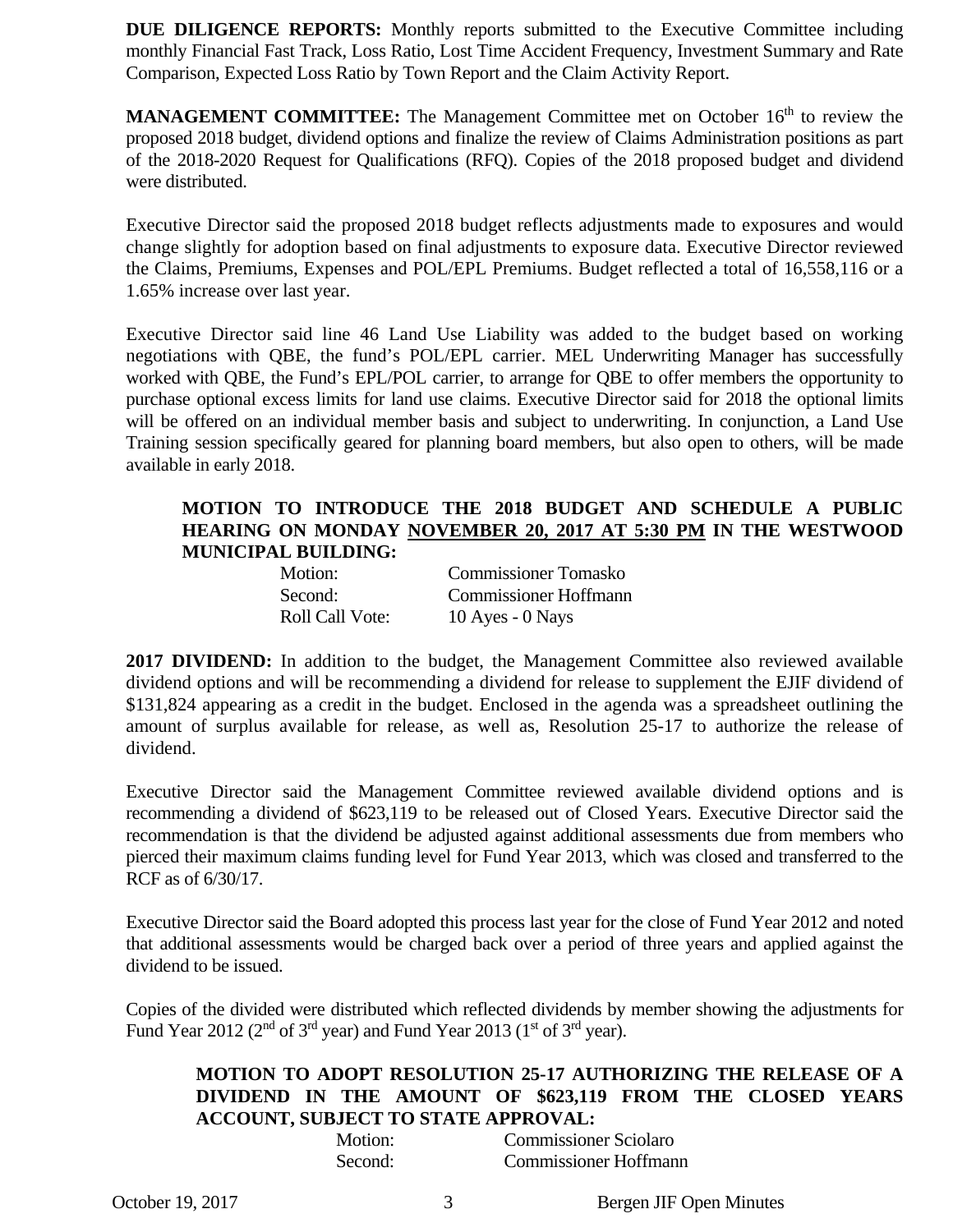**CLAIMS ADMINISTRATORS REQUEST FOR QUALIFICATIONS (RFQ):** Executive Director said the Management Committee previously met on September 8, 2017 to review the RFQs received. Management Committee recommended all incumbent vendors be re-appointed but withheld a decision on all Claims related positions in order to review a bill repricing exercise as part of the Managed Care Provider position.

Executive Director said there were submissions by JIF Claims LLC (Incumbent), Inservco Insurance Services and AmeriHealth Casualty Services for Property & Casualty; for the Workers Compensation/Cost Containment Managed Care there were submissions by Bergen Risk Managers (Incumbent), Inservco Insurance Services and AmeriHealth Casualty Services.

Executive Director said Management Committee met on October 16, 2017 and reviewed a Managed Care Repricing Exercise. Based on the results, Management Committee recommends the Workers Compensation/Cost Containment Managed Care contract be awarded to Bergen Risk Managers and the Property & Casualty be awarded to JIF Claims LLC. Contract appointments will be confirmed at the 2018 January Reorganization meeting.

**SEWER BACKUP CLAIMS:** There were no sewer backup claims paid in the 3<sup>rd</sup> Quarter of 2017; accordingly, there was no action to take.

**RESIDUAL CLAIMS FUND (RCF):** The RCF met on October 18, 2017 at 10:30 a.m. in the Forsgate Country Club as a public hearing to adopt the Amended 2017 Budget and the Proposed 2018 Budget. Enclosed in the agenda was a copy of the introduced 2017 Budget Amendments and the 2018 Proposed Budget from the September meeting for information. Copies of Commissioner Tomasko's October report were distributed.

**ENVIRONMENTAL JIF (EJIF):** The EJIF met on October 18, 2017 at 10:50 a.m. in the Forsgate Country Club as a public hearing to adopt the Proposed 2018 Budget. Enclosed in the agenda was a copy of the EJIF's 2018 Proposed Budget from the September meeting for information. Copies of Commissioner Tomasko's October report were distributed.

**MEL JIF:** The MEL met on October 18, 2017 at 11:15 a.m. in the Forsgate Country Club to introduce the 2018 Budget & Rate Table. Copies of Commissioner Tomasko's October report were distributed.

**2017 EJIF REGULATORY COMPLIANCE TRAINING:** Enclosed in the agenda was an invitation on an EJIF Regulatory Compliance Training titled: "Keeping up with Changing Regulations" to be offered on four dates in October. Commissioner Tomasko said the 1<sup>st</sup> session in Westwood was well attended by both Fund Commissioners and Risk Managers and was very informative.

# Executive Director's Report Made Part of Minutes.

# **TREASURER:**

**REPORT:** The Treasurer Cash and Investments as of September 30, 2017 were distributed for information.

**Approving Payments Of October 2017 Vouchers Resolution 26-17** 

| <b>CLOSED</b>     | 1,062,187.81   |
|-------------------|----------------|
| <b>TOTAL 2017</b> | 397,299.71     |
| <b>TOTAL</b>      | \$1,459,487.52 |

**Confirmation Of September 2017 Claims Payments/Certification Of Claims Transfers:** 

| 0 U U |            | 2013 |
|-------|------------|------|
|       | 255,954.83 | 2014 |
|       |            |      |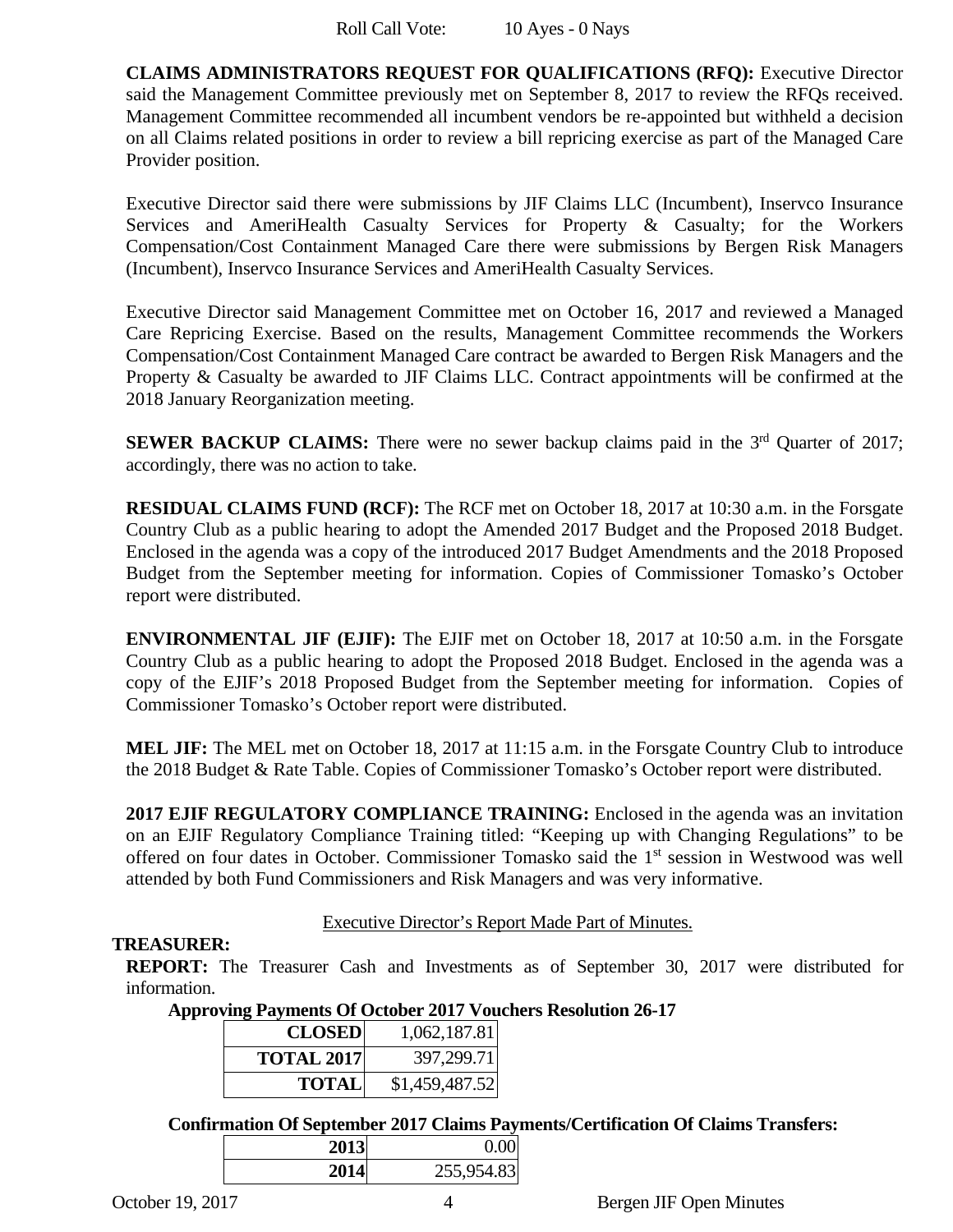| 2015         | 45,126.67    |
|--------------|--------------|
| 2016         | 52,353.50    |
| 2017         | 169,452.44   |
| <b>TOTAL</b> | \$522,887.44 |

# **MOTION TO APPROVE RESOLUTION 26-17 FOR OCTOBER 2017 PAYMENTS AND APPROVE CERTIFICATION OF CLAIMS/CONFIRMATION OF CLAIM PAYMENTS FOR THE MONTH OF SEPTEMBER 2017 AS PRESENTED:**

Motion: Commissioner Sciolaro Second: Commissioner Hoffmann Vote:  $10 \text{ Ayes} - 0 \text{ Nays}$ 

Treasurer's Reports Made Part of Minutes.

## **FUND ATTORNEY**:

**REPORT:** Fund Attorney said there was nothing to report for the month.

# **UNDERWRITING MANAGER:**

**LIST OF CERTIFICATES ISSUED:** Included as part of the report was a List of Certificates issued for the period of 8/22/17 to 9/21/17.

Monthly Report Made Part of Minutes.

#### **SAFETY DIRECTOR:**

**REPORT:** Safety Director's report was included in the agenda for review. Report included September activities, upcoming MSI classes and Safety Director Bulletins that were issued.

Monthly Activity Report Made Part of Minutes.

## **MANAGED CARE:**

**REPORT:** Managed Care Provider reviewed the September report, which was included in the agenda. Report indicated a savings of 78% for the month and 61% since inception.

Monthly Activity Report Part of Minutes.

# **CLAIMS:**

**REPORT:** Included in the agenda was a report of new case law pertaining to public entities, as well as, a report of 3rd quarter subrogation recoveries.

Monthly Activity Report Part of Minutes.

# **OLD BUSINESS:**

NONE

# **NEW BUSINESS:**

**MANAGEMENT COMMITTEE:** Commissioner Hoffmann thanked the Management Committee members noting it was representative of Mayors, Administrators and PERMA staff and said the Bergen JIF was well served by their actions and recommendations.

#### **PUBLIC COMMENT:**

NONE

### **MOTION TO ADJOURN:**

 Motioned: Commissioner Sciolaro Second: Commissioner Tomasko Vote: Unanimous

#### **MEETING ADJOURNED: 6:11PM**

Nancy A. Ghani, Assisting Secretary For

**JOHN BIRKNER, SECRETARY** 

Date Prepared: November 9, 2017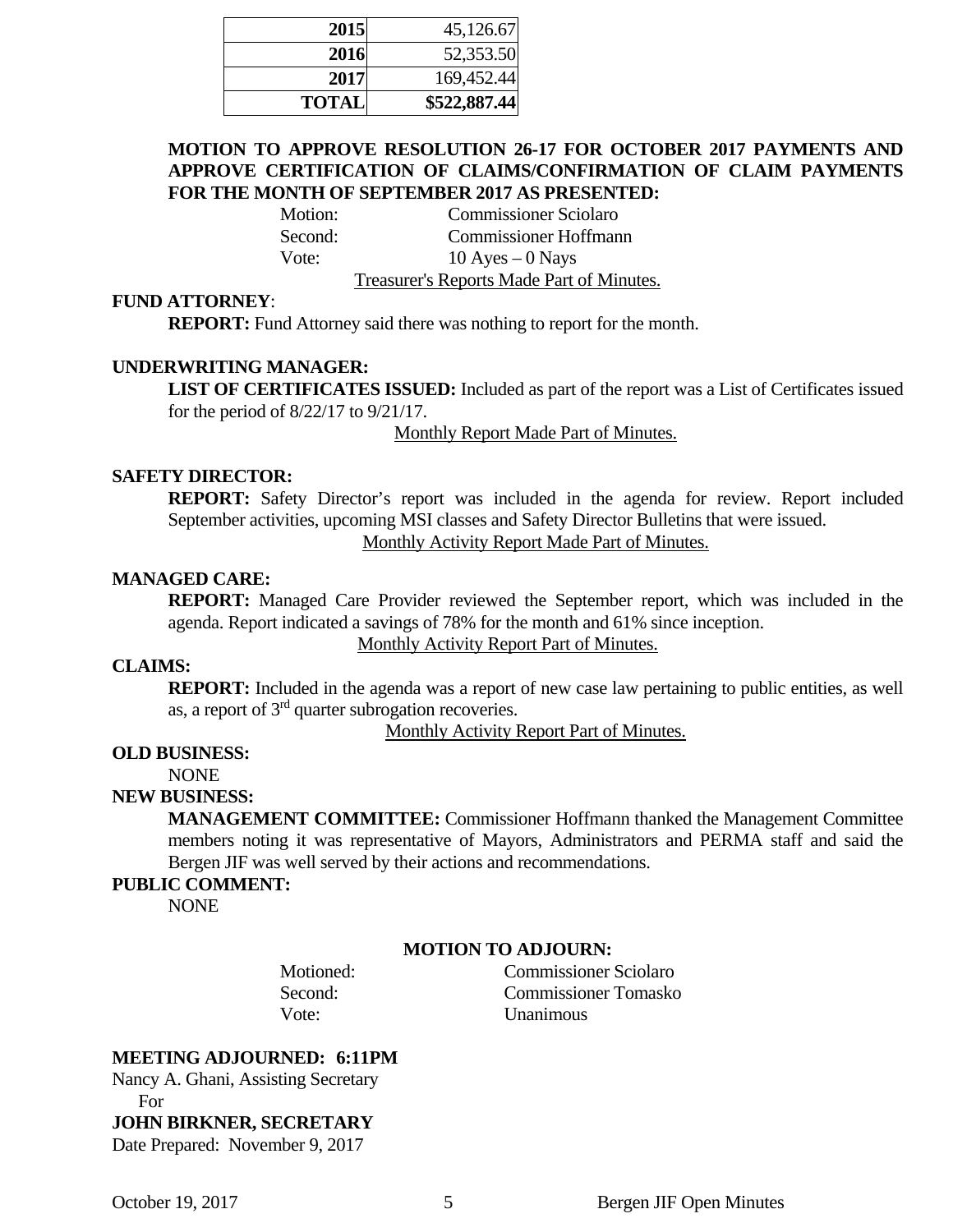# **RESOLUTION NO. 25-17 RESOLUTION OF THE EXECUTIVE COMMITTEE OF THE BERGEN COUNTY MUNICIPAL JOINT INSURANCE FUND AUTHORIZING REFUND FROM CLOSED YEARS ACCOUNT**

 **WHEREAS**, N.J.A.C. 11:15-2.21 provides that a FUND may seek approval from the Commissioner of Insurance for a refund of excess monies from any FUND year upon compliance with certain requirements; and

 **WHEREAS**, the FUND has obtained a calculation from its Actuary and Executive Director as to the amount of money which is available for distribution consistent with the aforementioned regulations, and the financial integrity of the FUND; and

 **WHEREAS**, the Fund Commissioners have determined that it would be in the best interest of the FUND and its member municipalities to make certain refunds;

 **NOW, THEREFORE, BE IT RESOLVED** by the Fund Commissioners of the Bergen County Municipal Joint Insurance Fund, as follows:

 1. Section B of N.J.A.C. 11:15-2.21 provides that the FUND may seek approval for refunds from any claim fund which has been completed for not less than twenty-four months. Based upon this requirement, surplus monies in closed fund years are eligible for refunds at the discretion of the FUND, the Department of Insurance and the Department of Community Affairs.

 2. The Fund Commissioners have balanced the interests of the member municipalities in obtaining the benefit of such monies as are available for refund against the need for the FUND to protect and preserve its financial integrity. It is the conclusion of the Executive Committee that the following amount can be refunded at this time:

# **\$ \_\_\_\_\_\_\_\_\_\_\_Closed Years**

 3. The Executive Director is, therefore, authorized and directed to submit such documents as the regulations require to the Department of Insurance and the Department of Community Affairs for the approval of the refunds in the amounts set forth above.

 4. This authorization is based upon the approval of Actuarial Advantage (Fund Actuary) expressed in its Actuarial Report valued as of December 31, 2016 and Auditor's Report of the Historical Operating Results as of December 31, 2016. The aforementioned refund monies shall be allocated, as required and necessary, from the various loss and contingency funds for the respective years, all in accordance with the Actuary's analysis of available monies.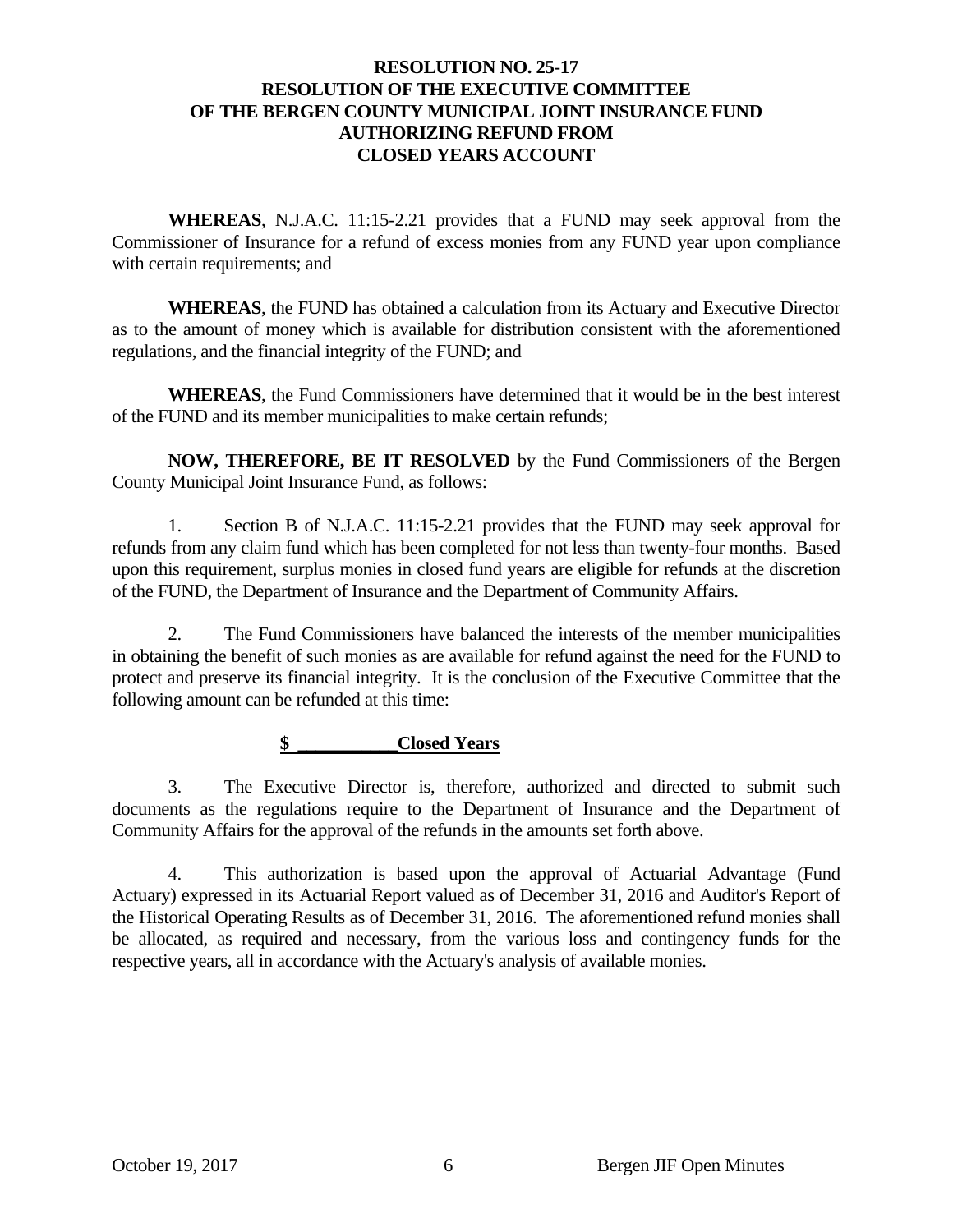5. The FUND Treasurer is authorized to prepare and execute checks for the pro-rated amount of the aforementioned refunds due to each member municipalities for the year in question, provided, however, the FUND Treasurer shall deduct any outstanding balances without regard for Fund year, upon receipt of written documentation of approval or acquiescence of these refunds from the Department of Insurance and the Department of Community Affairs. Said refunds shall be made to the municipalities which were members of the FUND for the years in question in the same ratio as said municipalities were assessed for the years in question.

# BERGEN COUNTY MUNICIPAL JOINT INSURANCE FUND

 MOVED BY: SECONDED BY:

**AFFIRMATIVE VOTES:** 

**NEGATIVE VOTES:** 

The foregoing is a true and exact copy of a Resolution adopted at the October 19, 2017 meeting of the Bergen County Municipal Joint Insurance Fund.

**\_\_\_\_\_\_\_\_\_\_\_\_\_\_\_\_\_\_\_\_\_\_\_\_\_\_\_\_ \_\_\_\_\_\_\_\_\_\_\_\_\_\_\_\_\_\_\_\_\_\_\_\_\_\_\_\_** 

CHAIR SECRETARY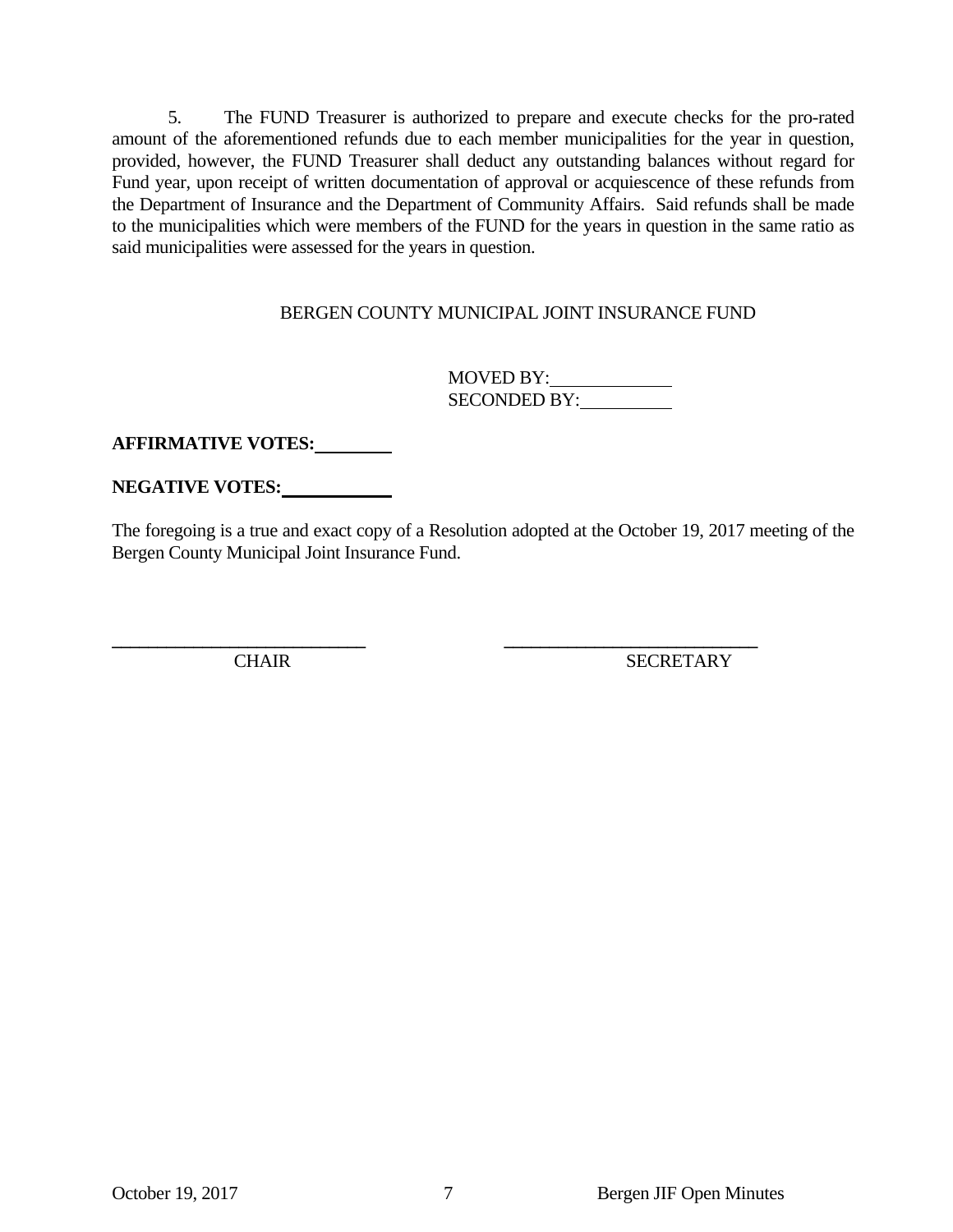# **BERGEN COUNTY MUNICIPAL JOINT INSURANCE FUND BILLS LIST**

## **Resolution No. 26-17 OCTOBER 2017**

 **WHEREAS,** the Treasurer has certified that funding is available to pay the following bills:

**BE IT RESOLVED** that the Bergen County Municipal Joint Insurance Fund's Executive Board, hereby authorizes the Fund treasurer to issue warrants in payment of the following claims; and

**FURTHER**, that this authorization shall be made a permanent part of the records of the Fund.

| <b>FY-CLOSED YEAR</b> |                                     |                                               |                              |
|-----------------------|-------------------------------------|-----------------------------------------------|------------------------------|
| <b>Check Number</b>   | Vendor Name                         | Comment                                       | Invoice Amount               |
| 001470                |                                     |                                               |                              |
| 001470                | MUNICIPAL EXCESS LIABILITY RCF      | 2017 RCF ASSESSMENT                           | 1,062,187.81<br>1,062,187.81 |
|                       |                                     | 1,062,187.81<br>Total Payments FY Closed Year |                              |
| <b>FUND YEAR 2017</b> |                                     |                                               |                              |
| <b>Check Number</b>   | <b>Vendor Name</b>                  | Comment                                       | <b>Invoice Amount</b>        |
| 001471                |                                     |                                               |                              |
| 001471                | BERGEN RISK MANAGERS, INC.          | COST CONTAINMENT SERVICES - 10/2017           | 35,225.26<br>35,225.26       |
| 001472                |                                     |                                               |                              |
| 001472                | BERGEN RISK MANAGERS, INC.          | <b>TPA FEE 10/2017</b>                        | 28,614.63                    |
| 001472                | BERGEN RISK MANAGERS, INC.          | CLAIMS-FROI REPORTS - 10/2017                 | 1,445.91                     |
|                       |                                     |                                               | 30,060.54                    |
| 001473                |                                     |                                               |                              |
| 001473                | JIF CLAIMS, L.L.C.                  | LIABILITY CLAIMS ADMIN - 10/2017              | 30,497.92                    |
|                       |                                     |                                               | 30,497.92                    |
| 001474                |                                     |                                               |                              |
| 001474                | J.A. MONTGOMERY RISK CONTROL        | PRACTICAL LEADERSHIP STRATEGIES WORKSHOP      | 572.40                       |
| 001474                | J.A. MONTGOMERY RISK CONTROL        | LOSS CONTROL SERVICES - 10/2017               | 14,824.19                    |
|                       |                                     |                                               | 15,396.59                    |
| 001475<br>001475      | PERMA RISK MANAGEMENT SERVICES      | POSTAGE FEE 09/2017                           | 32.76                        |
| 001475                | PERMA RISK MANAGEMENT SERVICES      | <b>EXECUTIVE DIRECTOR FEE 10/2017</b>         | 28,243.33                    |
|                       |                                     |                                               | 28,276.09                    |
| 001476                |                                     |                                               |                              |
| 001476                | THE ACTUARIAL ADVANTAGE             | ACTUARIAL CONSULTING SERVICES - 10/2017       | 4,317.00                     |
|                       |                                     |                                               | 4,317.00                     |
| 001477                |                                     |                                               |                              |
| 001477                | HUNTINGTON BAILEY, L.L.P.           | <b>ATTORNEY FEE 10/2017</b>                   | 5,164.06                     |
|                       |                                     |                                               | 5,164.06                     |
| 001478                |                                     |                                               |                              |
| 001478                | <b>ALAN NEGREANN</b>                | TREASURER FEE 09/2017                         | 2,377.00                     |
|                       |                                     |                                               | 2,377.00                     |
| 001479                |                                     |                                               |                              |
| 001479                | <b>CONNER STRONG &amp; BUCKELEW</b> | UNDERWRITING MANAGER FEE 10/2017              | 1,435.84                     |
|                       |                                     |                                               | 1,435.84                     |
| 001480<br>001480      | THE MARKET BASKET CO., INC.         | BREAKFAST PACKAGE - 10/4/2017                 | 218.09                       |
|                       |                                     |                                               | 218.09                       |
|                       |                                     |                                               |                              |

#### **001481**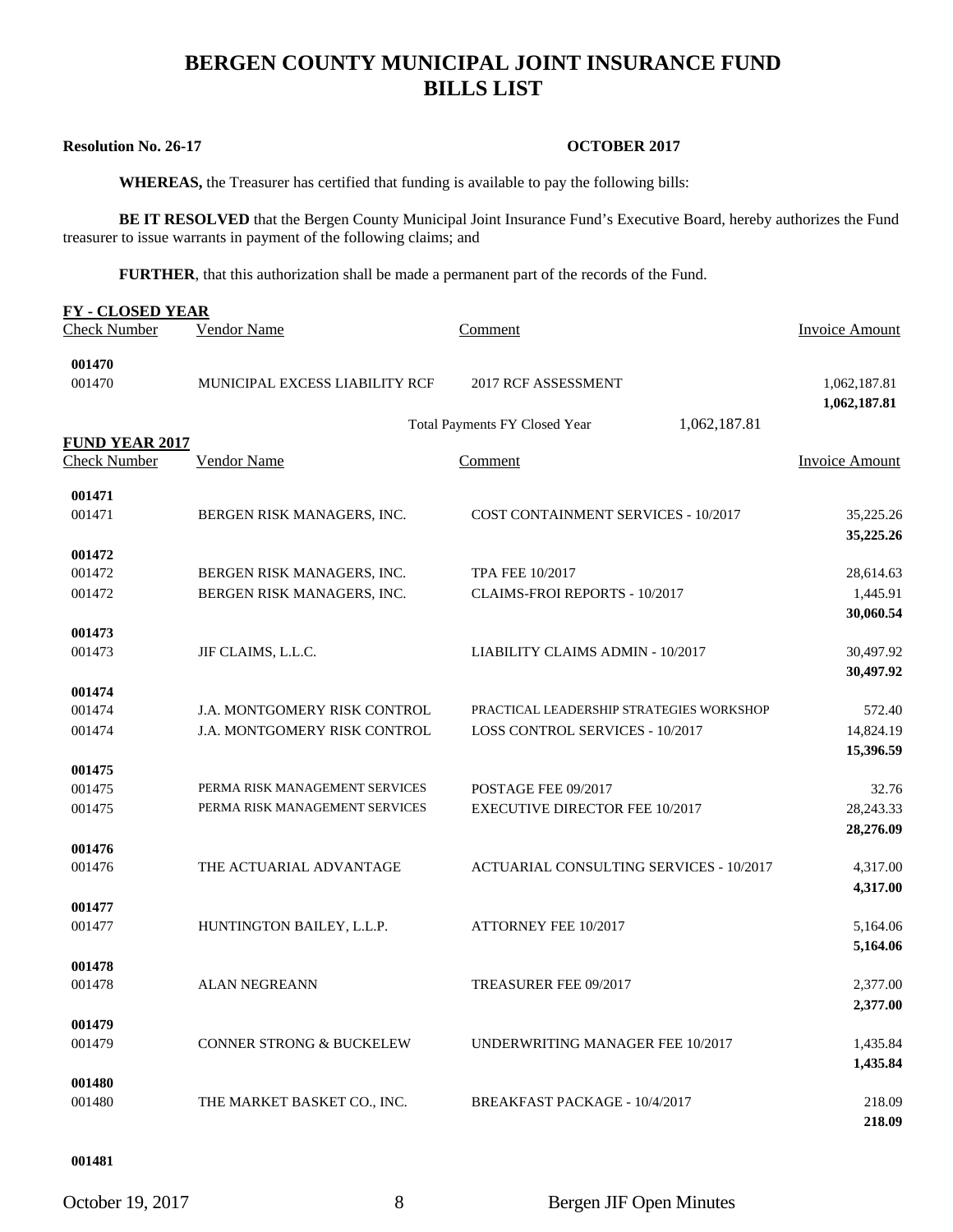| 001481 | NEWTECH SERVICES, INC.            | MONTHLY WEBSITE MAINTENANCE/HOSTNG 10/17 | 75.00<br>75.00       |
|--------|-----------------------------------|------------------------------------------|----------------------|
| 001482 |                                   |                                          |                      |
| 001482 | EIFERT, FRENCH & CO., INC.        | RMC FEE 4TH QTR 2017 - TENAFLY           | 11,159.68            |
| 001482 | EIFERT, FRENCH & CO., INC.        | RMC FEE 4TH QTR 2017 - RIVER VALE        | 5,644.32             |
| 001482 | EIFERT, FRENCH & CO., INC.        | RMC FEE 4TH QTR 2017 - ALPINE            | 2,066.92             |
| 001482 | EIFERT, FRENCH & CO., INC.        | RMC FEE 4TH QTR 2017 - HARRINGTON PARK   | 3,177.20             |
|        |                                   |                                          | 22,048.12            |
| 001483 | ALLSTATE INFORMATION MANAGEMNT    |                                          |                      |
| 001483 |                                   | ACCT: 408 - ACT & STOR - 8/31/2017       | 67.44<br>67.44       |
| 001484 |                                   |                                          |                      |
| 001484 | <b>CONKLIN &amp; KRAFT AGENCY</b> | RMC FEE 4TH QTR 2017 - LEONIA BORO       | 3,709.50             |
| 001484 | CONKLIN & KRAFT AGENCY            | RMC FEE 4TH QTR 2017 - ORADELL BORO      | 5,599.84             |
|        |                                   |                                          | 9,309.34             |
| 001485 |                                   |                                          |                      |
| 001485 | RAYMOND A. CELENTANO              | RMC FEE 4TH QTR 2017 - WALDWICK          | 5,738.05             |
| 001486 |                                   |                                          | 5,738.05             |
| 001486 | <b>VIC FADINI</b>                 | RMC FEE 4TH QTR 2017 - WASHINGTON TWP    | 5,346.32             |
| 001486 | <b>VIC FADINI</b>                 | RMC FEE 4TH QTR 2017 - NORWOOD           | 3,236.51             |
|        |                                   |                                          | 8,582.83             |
| 001487 |                                   |                                          |                      |
| 001487 | GJEM INSURANCE AGENCY, INC.       | RMC FEE 4TH QTR 2017 - RIVER EDGE BORO   | 6,048.89             |
| 001487 | GJEM INSURANCE AGENCY, INC.       | RMC FEE 4TH QTR 2017 - BERGENFIELD BORO  | 13,986.87            |
|        |                                   |                                          | 20,035.76            |
| 001488 |                                   |                                          |                      |
| 001488 | OTTERSTEDT INS AGENCY, INC.       | RMC FEE 4TH QTR 2017 - NORTHVALE         | 3,864.16<br>3,864.16 |
| 001489 |                                   |                                          |                      |
| 001489 | REGIONAL RISK MANAGERS, LLC       | RMC FEE 4TH QTR 2017 - OLD TAPPAN BORO   | 3,545.71             |
|        |                                   |                                          | 3,545.71             |
| 001490 |                                   |                                          |                      |
| 001490 | TRINITY BROKERAGE INC.            | RMC FEE 4TH QTR 2017 - CLOSTER           | 5,578.36             |
|        |                                   |                                          | 5,578.36             |
| 001491 |                                   |                                          |                      |
| 001491 | <b>CHADLER SOLUTIONS</b>          | RMC FEE 4TH QTR 2017 - ALLENDALE BORO    | 4,849.23<br>4,849.23 |
| 001492 |                                   |                                          |                      |
| 001492 | PROFESSIONAL INSURANCE ASSOC.     | RMC FEE 4TH QTR 2017 - WOODCLIFF LAKE    | 4,581.21             |
| 001492 | PROFESSIONAL INSURANCE ASSOC.     | RMC FEE 4TH QTR 2017 - SADDLE RIVER BORO | 2,728.90             |
| 001492 | PROFESSIONAL INSURANCE ASSOC.     | RMC FEE 4TH QTR 2017 - FAIR LAWN BORO    | 10,142.27            |
| 001492 | PROFESSIONAL INSURANCE ASSOC.     | RMC FEE 4TH QTR 2017 - MONTVALE BORO     | 5,465.43             |
| 001492 | PROFESSIONAL INSURANCE ASSOC.     | RMC FEE 4TH QTR 2017 - RAMSEY BORO       | 10,015.35            |
|        |                                   |                                          | 32,933.16            |
| 001493 |                                   |                                          |                      |
| 001493 | STEPHEN P. PUNTASECCA CPCU, AAI   | RMC FEE 4TH QTR 2017 - MIDLAND PARK      | 3,756.78             |
|        |                                   |                                          | 3,756.78             |
| 001494 |                                   |                                          |                      |
| 001494 | PIA McCARTHY FORDE                | RMC FEE 4TH QTR 2017 - MAHWAH TWP        | 14,185.41            |
| 001494 | PIA McCARTHY FORDE                | RMC FEE 4TH QTR 2017 - CRESSKILL BORO    | 6,687.19             |
| 001494 | PIA McCARTHY FORDE                | RMC FEE 4TH QTR 2017 - FRANKLIN LAKES    | 5,933.84             |
|        |                                   |                                          | 26,806.44            |
| 001495 |                                   |                                          |                      |
| 001495 | EASTERN INSURORS, LLC.            | RMC FEE 4TH QTR 2017 - WYCKOFF TWP       | 6,883.64             |
| 001495 | EASTERN INSURORS, LLC.            | RMC FEE 4TH QTR 2017 - HO-HO-KUS BORO    | 4,373.86             |
|        |                                   |                                          |                      |

October 19, 2017 9 Bergen JIF Open Minutes